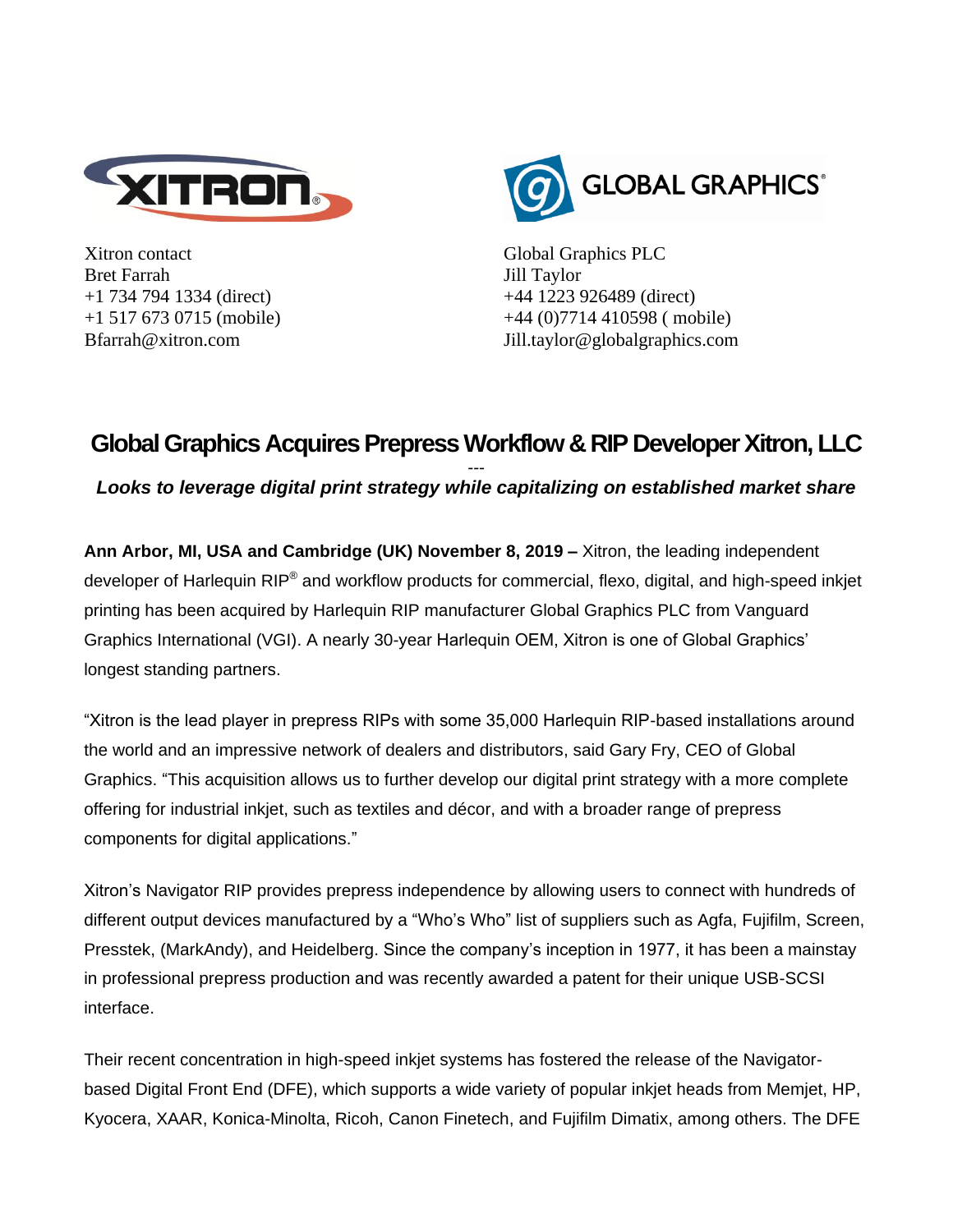supports drive electronics from Meteor Inkjet and Global Inkjet Systems, which are used in many of the most popular high-speed presses available from top tier suppliers in the market today.

"Having developed prepress software solutions around the Harlequin RIP as an OEM partner, Xitron is looking forward to the collaboration and growth opportunities associated with this change," said Karen Crews, president of Xitron. "As we continue to expand beyond our well-established presence in offset, flexography, screen printing, and high-speed inkjet, we're excited to be a key part of Global Graphics' strategic initiatives."

Stan Goldberg, CEO of Vanguard (which also owns Printware, LLC) said he believes the sale will benefit both companies. "As a long-time developer of the Harlequin RIP, Xitron's prepress software products and markets align very well with Global Graphics' strategic directions," he said. "At the same time, Printware will have the additional financial resources necessary to take full advantage of inkjet market growth through product development or potential acquisition opportunities."

-30-

## **About Xitron**

Xitron develops advanced workflow systems and interfaces to drive the prepress industry's most popular new, and legacy output devices, prolonging our customers' investments. In addition, Xitron's pressroom workflow solutions extend the functionality of press consoles from several industry-leading press manufacturers. Xitron's Navigator RIP, Raster Blaster TIFF Catcher, and Sierra Workflow solutions are recognized as prepress standards. Built around the Harlequin RIP core technology from Global Graphics and the Adobe PDF Print Engine from Adobe Systems, Xitron engineers continue to develop solutions for the graphic arts market, driving hundreds of different models of imagesetters, proofers, platesetters, inkjet printers, and digital presses. With shipments of more than 35,000 RIPs, Xitron is the largest independent provider in the market. For more information about Xitron, visit us a[t www.xitron.com.](http://www.xitron.com/)

Xitron and the Xitron logo are registered trademarks of Xitron. Other trademarks and copyrights are the property of their respective owners.

## **About Global Graphics**

Through its operating subsidiaries, Global Graphics PLC (Euronext Brussels: GLOG) is a leading developer of platforms for digital inkjet printing and type design and development. Customers for digital inkjet technology include press manufacturers such as HP, Canon, Durst, Roland, Hymmen and Mark Andy. Those for font design include numerous international brands, from manufacturers such as Mercedes Benz and Siemens, to digital media and epublishing companies. Global Graphics PLC is headquartered in Cambridge UK. Its subsidiary companies are printing software developers Global Graphics Software; the type foundry, URW Type Foundry, and the industrial printhead driver solutions specialists, Meteor Inkjet.

## **Contacts**

**Jill Taylor Graeme Huttley** Corporate Communications Director Chief Financial Officer Tel: +44 (0)1223 926489 Tel: +44 (0)1223 926472<br>Email: iill.taylor@globalgraphics.com Email: graeme.huttley@g

Email: graeme.huttley@globalgraphics.com